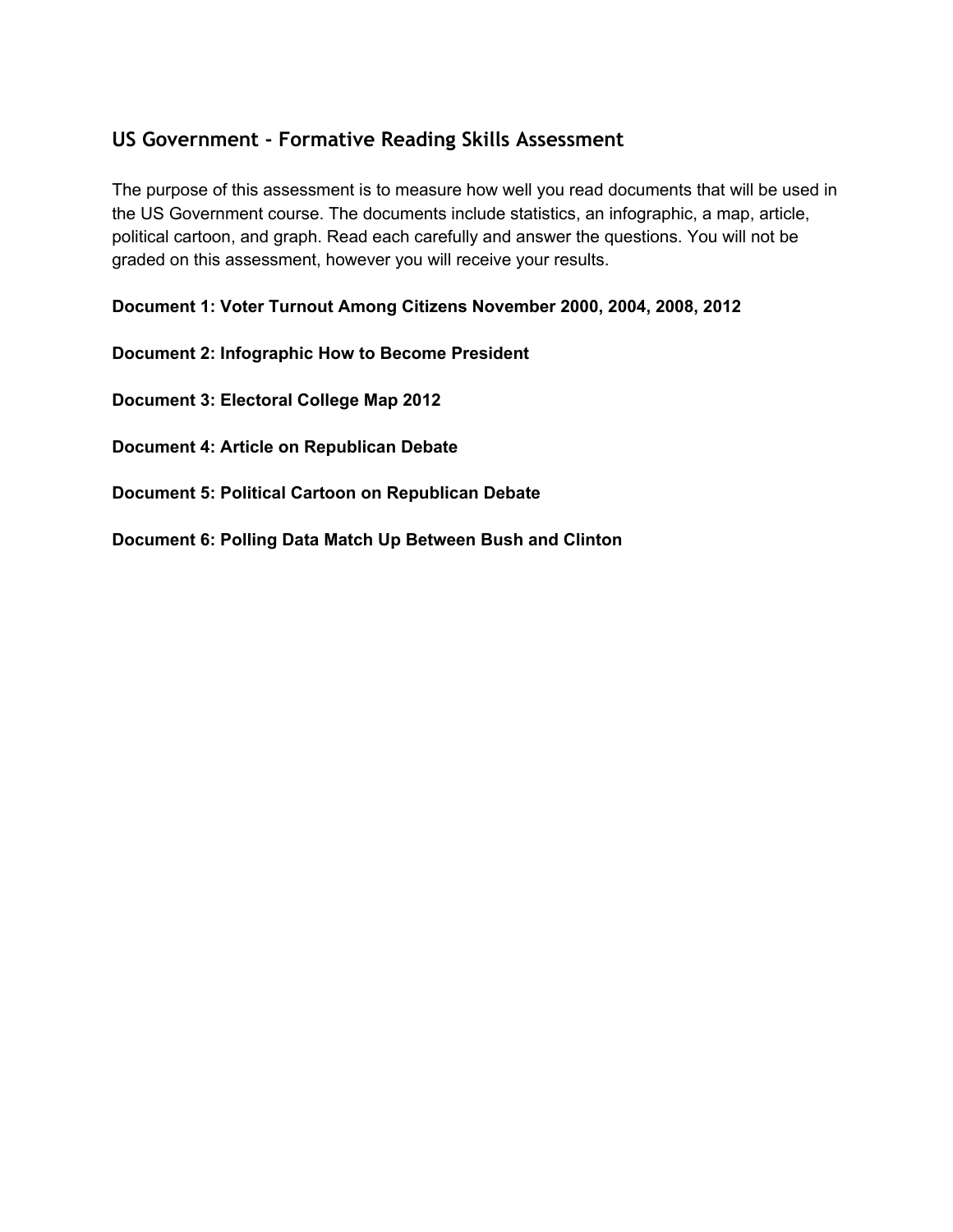| Voter Turnout Among Citizens November 2000, 2004, 2008, and 2012 | Percentage Point Difference between<br>2008 and 2012 | ç          |                       |     |     |                 |                                                                                               |
|------------------------------------------------------------------|------------------------------------------------------|------------|-----------------------|-----|-----|-----------------|-----------------------------------------------------------------------------------------------|
|                                                                  | 2012                                                 | 45%        | 60%                   | 68% | 72% | 62%             |                                                                                               |
|                                                                  | 2008                                                 | 51%<br>62% |                       | 69% | 70% | 64%             |                                                                                               |
|                                                                  | 2004                                                 | 49%<br>62% |                       | 70% | 71% | 64%             |                                                                                               |
|                                                                  | 2000                                                 | 40%        | 59%                   | 68% | 70% | 60%             |                                                                                               |
| $\subseteq$ Table 1:                                             |                                                      |            | $\frac{18-29}{30-44}$ |     | 65+ | <b>III Ages</b> | Source: CIRCLE's tabulations from the CPS Nov. Voting and Registration Supplements, 1972-2012 |

**Document 1: Voter Turnout Among Citizens November 2000, 2004, 2008, 2012**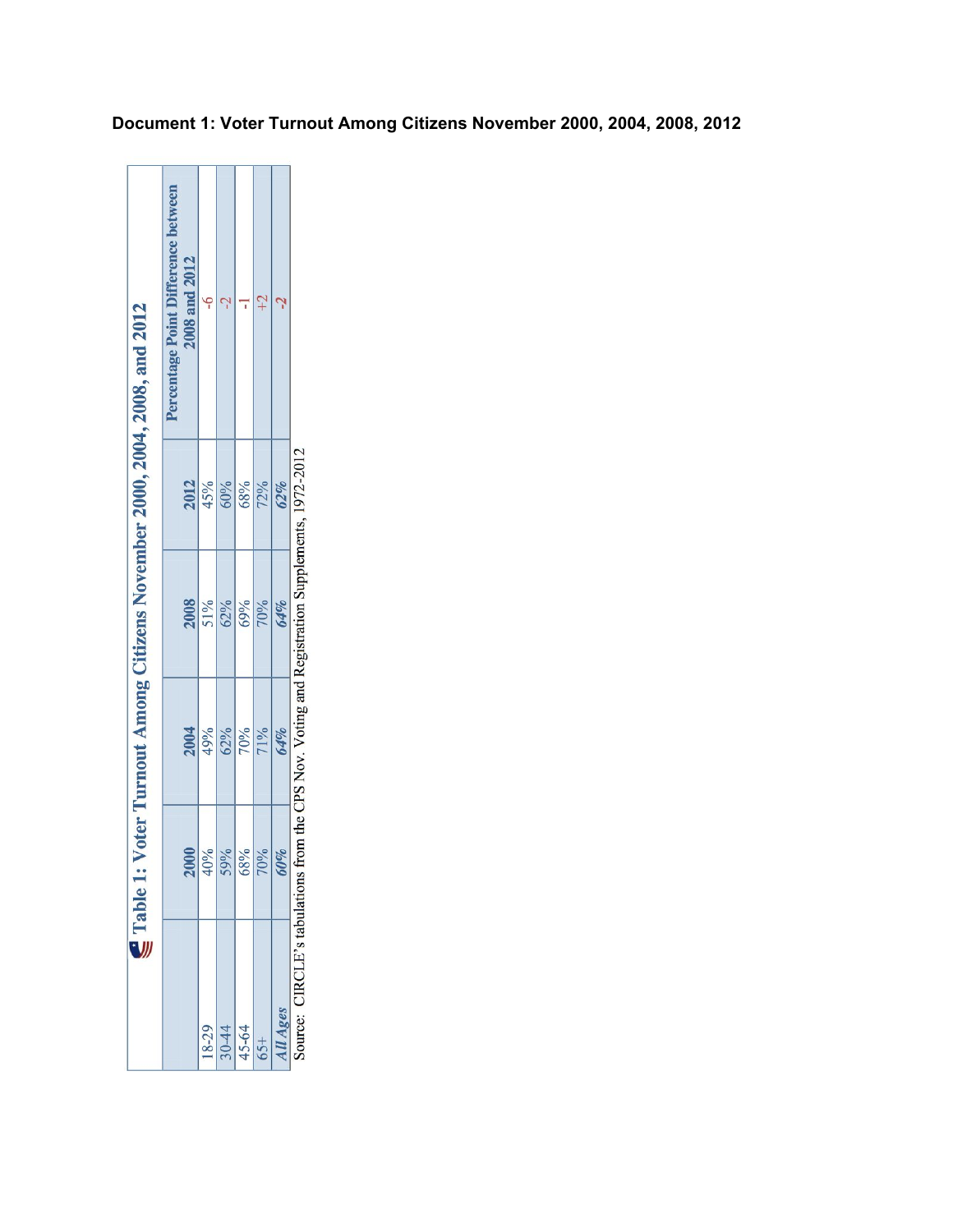### **Use Document 1: Voter Turnout Among Citizens November 2000, 2004, 2008, 2012 to answer questions 1 5**

- 1. In which year did 1829 year olds have the highest voter turnout to vote?
- A. 2000
- B. 2004
- C. 2008
- D. 2012

2. What percentage of voters of all ages voted in 2004?

- A. 60%
- B. 64%
- C. 62%
- D. Not enough information

3. Between 2008 and 2012, which was the only group of voters to have a net increase in voting percentages?

- A. 18-29
- B. 30-44
- $C. 45-64$
- D. 65+

4. Which of the following generalizations is true about 18-29 year old voters?

- A. Younger voters vote in higher percentages than older voters.
- B. The 18 to 29 year old voters have increased their percentages in voting in each of their last four elections
- C. Over 60% of all 1829 year olds vote in elections.
- D. The 18 to 29 year old voters were more motivated to vote in 2008 than in 2012.
- 5. Which of the following generalizations is true?
	- A. Under half of all US eligible voters vote in elections.
	- B. Older citizens are more likely to vote than younger citizens.
	- C. In the US, almost everyone who is eligible votes.
	- D. Voter participation of all ages has decreased since 2000.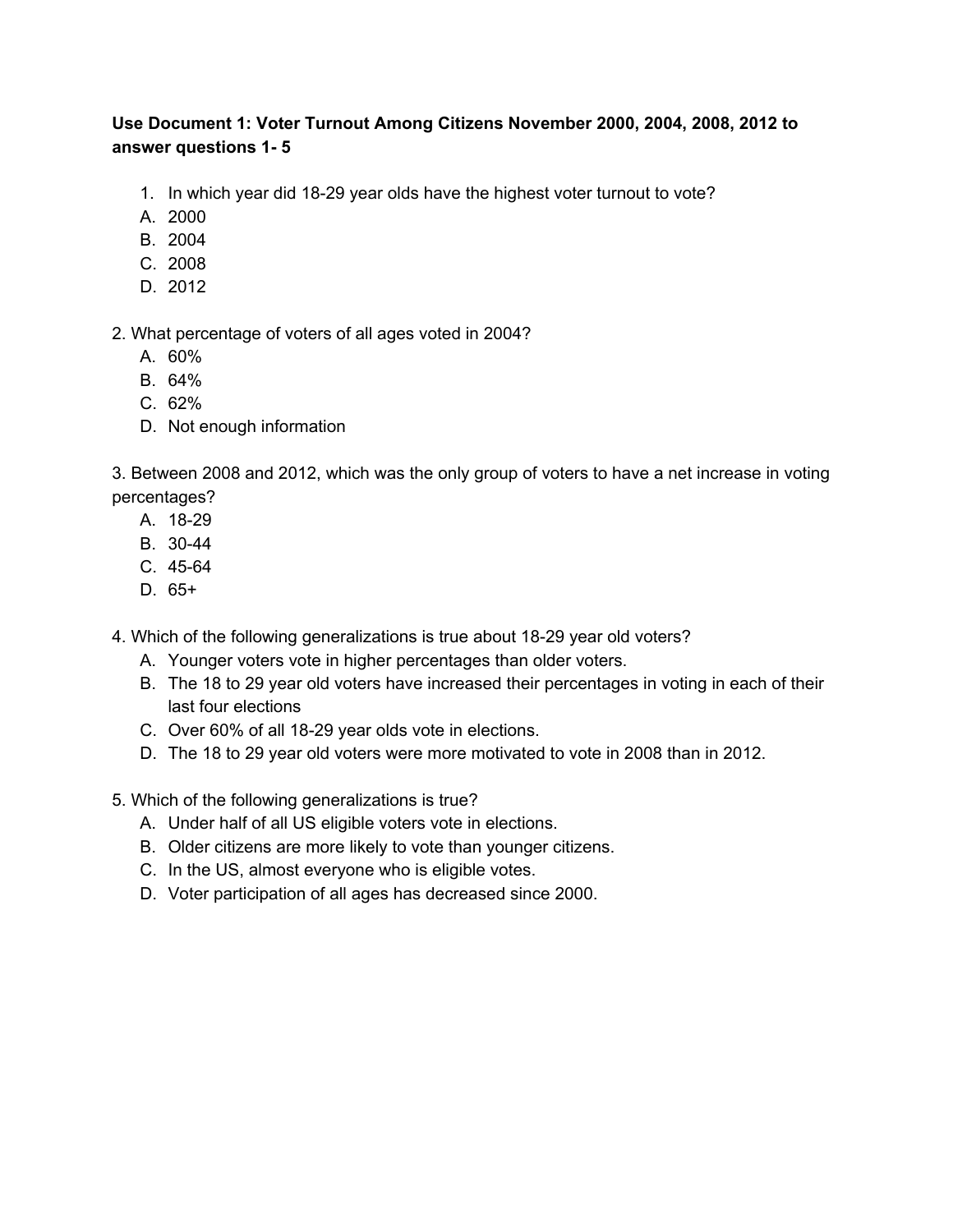

### **Document 2: Infographic How to Become President**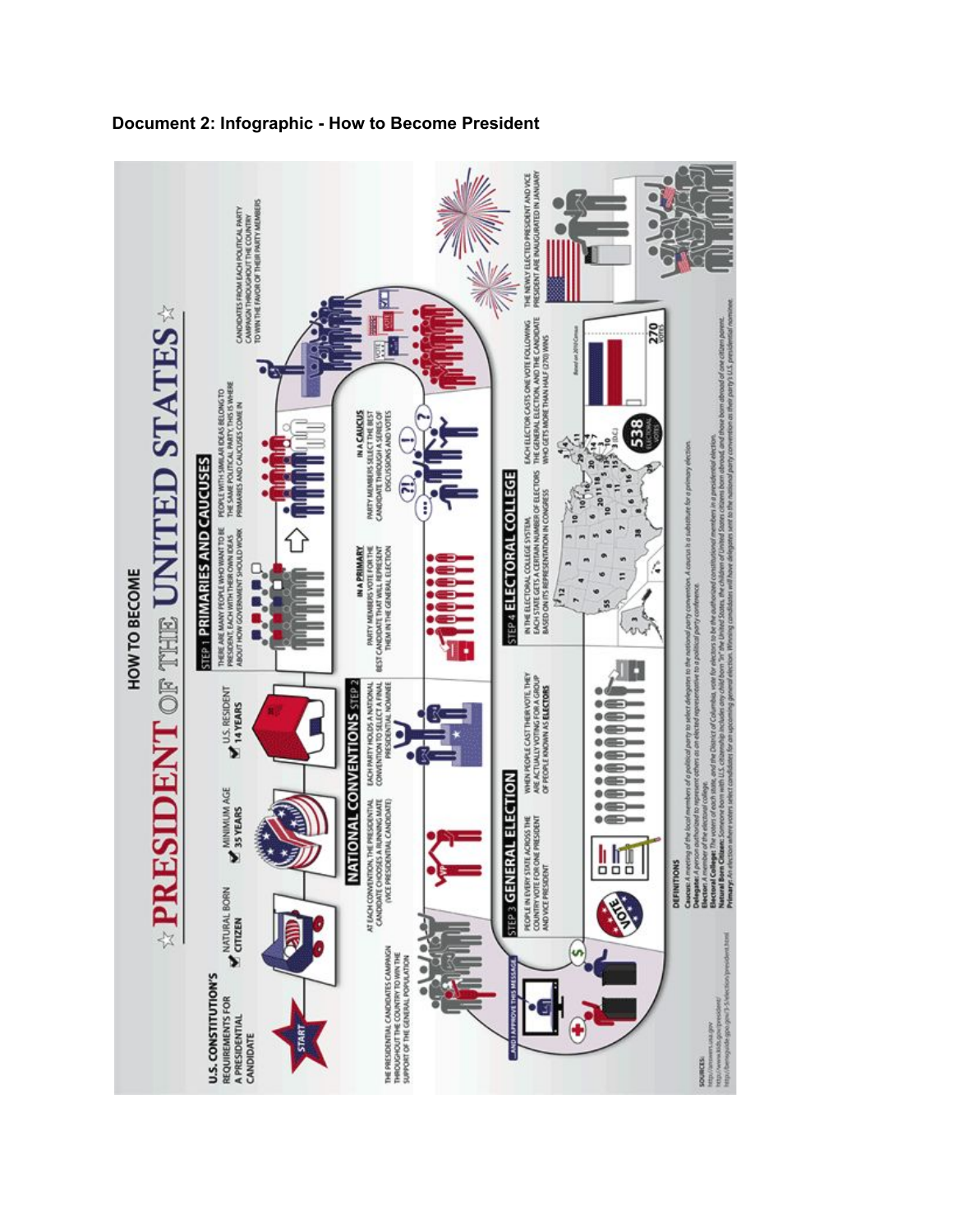### **Use the infographic on how to become president to answer questions 6 10.**

6. According to the infographic, which of the following is NOT a constitutional requirement to become President:

- A. Citizen
- B. 35 years or older
- C. Recent resident of 14 years
- D. Held political office before running for President

7. According to the infographic, which step in the election of a President is missing?

Primaries and Caucuses --> National Conventions --> \_\_\_\_\_\_\_\_\_\_\_\_\_\_\_\_\_\_\_\_\_\_\_\_\_\_--> Electoral College

- A. Candidates campaign in each state
- B. General Election
- C. Candidate nominated by Party
- D. Electors cast their votes

8. According to the infographic, how many electors must a candidate win in order to be elected President?

- A. 538
- B. 270
- C. 100
- D. 55

9. According to the infographic, when is the new President inaugurated?

- A. January
- B. August
- C. November
- D. December

10. At which stage in the process does a Presidential nominee choose is vice presidential running mate?

- A. Primaries and Caucuses
- B. Party Convention
- C. General Election
- D. Electoral College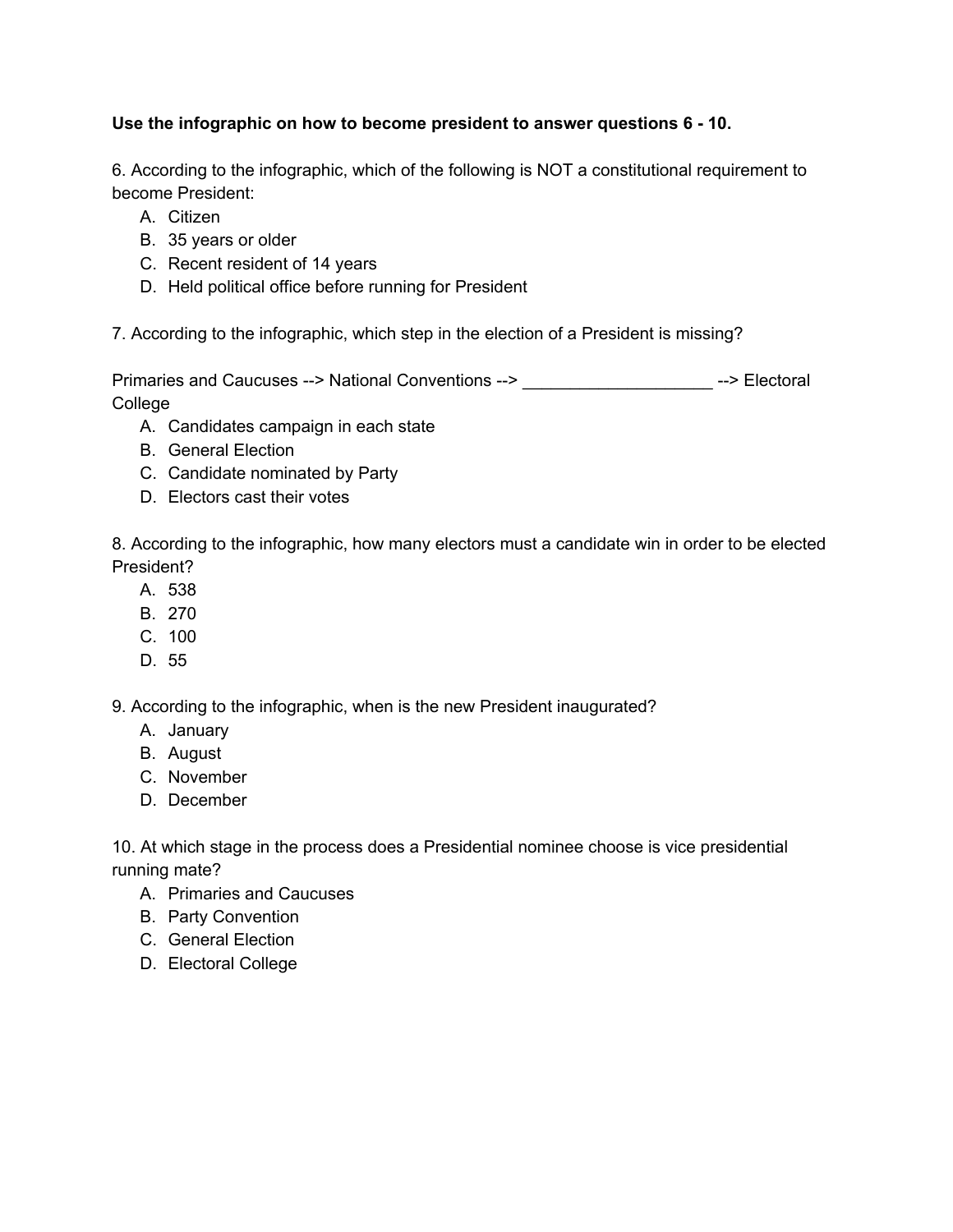**Document 3: Electoral College Map 2012**



#### **Map Key**

**White States = Majority of voters Democrats, voting for Barack Obama Gray States = Majority of voters Republicans, voting for Mitt Romney**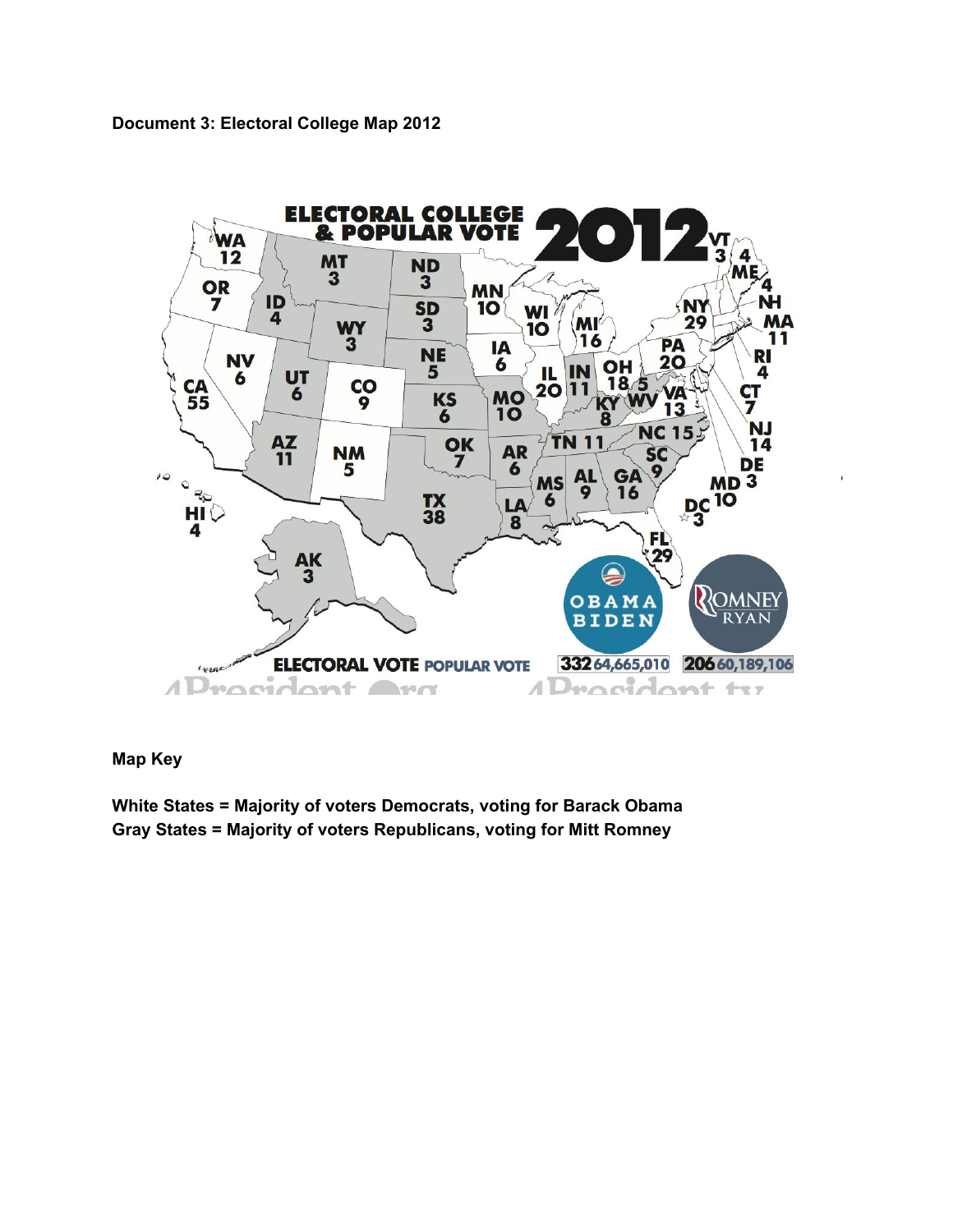### **Use the 2012 Electoral College Map to answer questions 1115.**

11. According to the map, which candidate won the 55 electoral votes from California?

- A. Obama
- B. Romney
- C. Not enough information
- 12. According to the circle icon Romney/Ryan, how many electoral votes did Mitt Romney win?
	- A. 100
	- B. 206
	- C. 270
	- D. 332

13. On the map white states are those whose citizens voted in the majority for the Democratic Party and gray states are those whose citizens voted in the majority for the Republican Party. Which of the following generalizations is true?

- A. The southern states voted mainly for the Democratic Party.
- B. The north eastern states voted mainly for the Republican Party.
- C. The states with the most electoral votes all voted Republican.
- D. The western states voted mainly for the Democratic Party.

14. The numbers next to the electoral totals for each candidate are the popular vote totals that each candidate received. Which candidate won the popular vote in the 2012 Presidential election?

- A. Mitt Romney
- B. Barack Obama

15. In looking at the map, which would be the most accurate way to describe the outcome of the 2012 election.

- A. It was a very close election, with the Republicans edging out the Democrats in the Electoral College.
- B. It was a clear victory in the electoral college for Romney and the Republicans.
- C. It was a decisive electoral college victory for Obama and the Democrats.
- D. Not enough information to tell.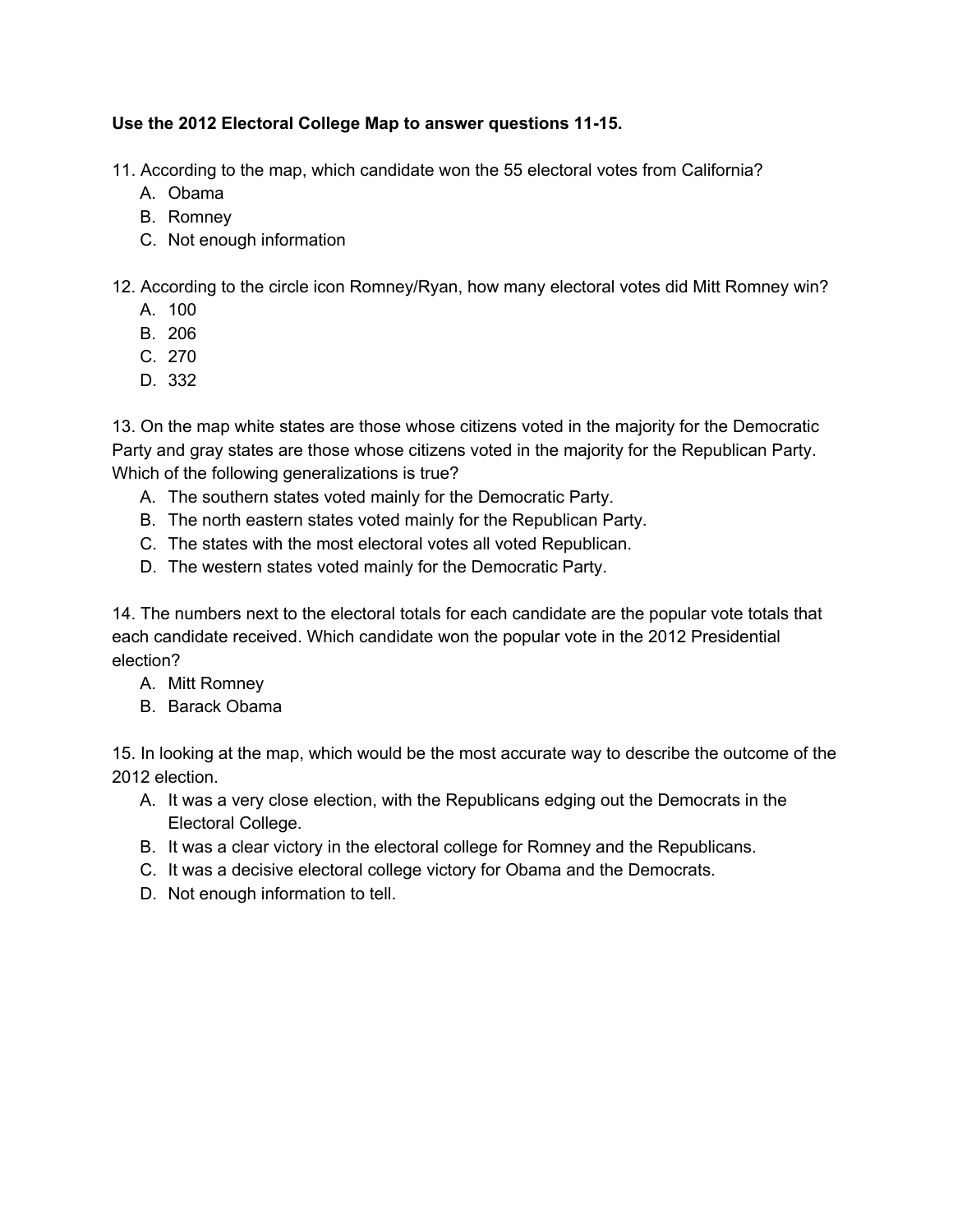**Document 4: News Article on Republican Debate**

# **A GOP fray, with Trump at the center**

By Michael A. Memoli, Seema Mehta and Lisa Mascaro, Tribune 08.12.15

CLEVELAND — The leading Republican presidential candidates used their first face-to-face encounter to accuse celebrity candidate Donald Trump — and one another — of diverging from conservative principles as they tried to reverse the surprising dominance of the billionaire and gain a foothold in the crowded race.

# **Presidential debates**

- Democratic primary debate • Presidential debate
- Republican primary debate · Vice presidential debate

| <b>Election</b><br>cycle                               | <b>Beginning of</b><br>primary season<br>January | Nominating<br>conventions<br>August-September | <b>Election</b><br>November |
|--------------------------------------------------------|--------------------------------------------------|-----------------------------------------------|-----------------------------|
| 2016<br>First Republican debate Aug. 6                 | First Democratic debate Oct. 13                  |                                               |                             |
| 2012                                                   |                                                  |                                               | $-000 - 0$                  |
| 2008                                                   |                                                  |                                               | 0000                        |
| Month: J<br>M<br>Δ<br>М<br>S<br>Δ<br>$\cdot$<br>F<br>J | N<br>М<br>F<br>O<br>D                            | M<br>Δ<br>A<br>S                              | N<br>Ω                      |

Source: American Presidency Project, Republican National Committee, Democratic National Committee

Graphic: Tribune News Service

Trump made news Thursday before even uttering a single word. When a moderator asked candidates whether they would pledge to support whomever ultimately won the party's nomination for president, as well as rule out an independent bid, Trump raised his hand to indicate he would not.

"I want to win as the Republican. I want to run as the Republican nominee," he said. But when pressed, he repeated: "I will not make the pledge at this time."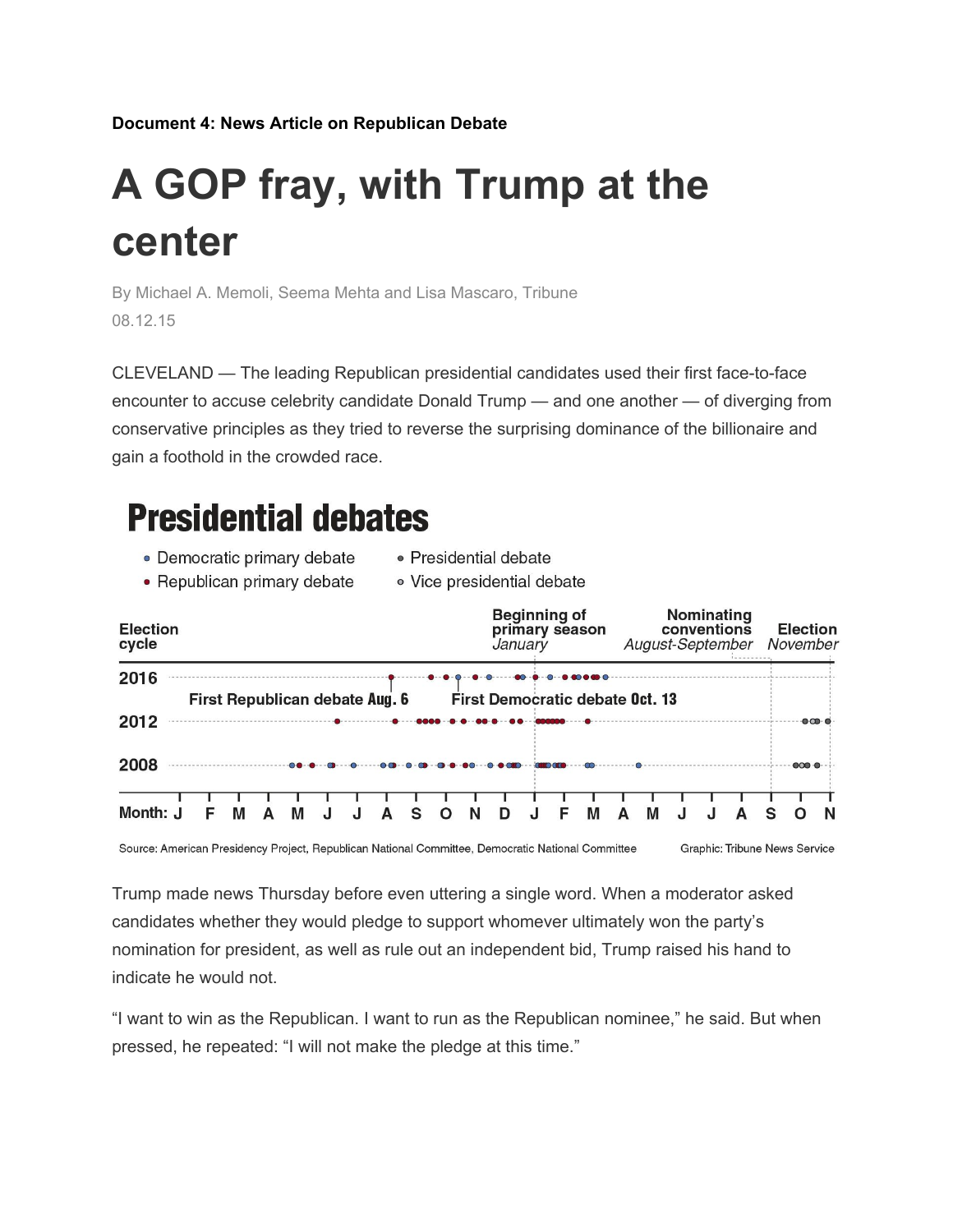Sen. Rand Paul of Kentucky, who had promised to mix it up at the debate, was quick to attack Trump, saying he was "already hedging his bets because he's used to buying politicians."

Trump's surprise ascent has complicated an already unruly Republican field, and debate officials separated the 17 candidates into two tiers to provide some order to the lineup at Quicken Loans Arena, home of the NBA's Cleveland Cavaliers.

The top 10 candidates, ranked based on national polls, took the prime-time stage — with Trump at the center — before a crowd of 5,000. Seven others tangled earlier on the same stage for what some called a "happy hour" forum.

For most Americans who have not immersed themselves in the machinations of an election still more than 15 months away, it was the best look yet at the Republicans hoping to prevent a third consecutive Democratic presidential term.

Mostly the contenders shared common promises to unravel many of President Barack Obama's signature accomplishments and push the country rightward. They vowed to stop the nuclear agreement with Iran, reverse Obama's immigration actions and be tougher on terrorism.

Former Florida Gov. Jeb Bush, who had been seen as the party's most likely nominee earlier in the campaign, sought to regain his footing after comments on immigration, women's health and the Iraq war made him a target for both the left and right.

"I governed as a conservative, and I govern effectively," he said. "We left the state better off because I applied conservative principles in a purple state the right way, and people rose up."

He also carefully broached the questions of Trump's ascent.

"Mr. Trump's language is divisive," Bush said. "We're going to win when we unite people with a hopeful, optimistic message."

Trump, though, made no apologies and doubled-down with an attitude that has become increasingly familiar on the campaign trail.

"We don't have time for tone. We have to go out and get the job done," Trump said.

With such a crowded field, the candidates tried to make the most of their few minutes in the spotlight, skipping over Trump, as Sen. Marco Rubio of Florida and Wisconsin Gov. Scott Walker did, to focus on their own messages.

"If this election is a resume competition, then Hillary Clinton's going to be the next president because she's been in office and in government longer than anybody else running here tonight,"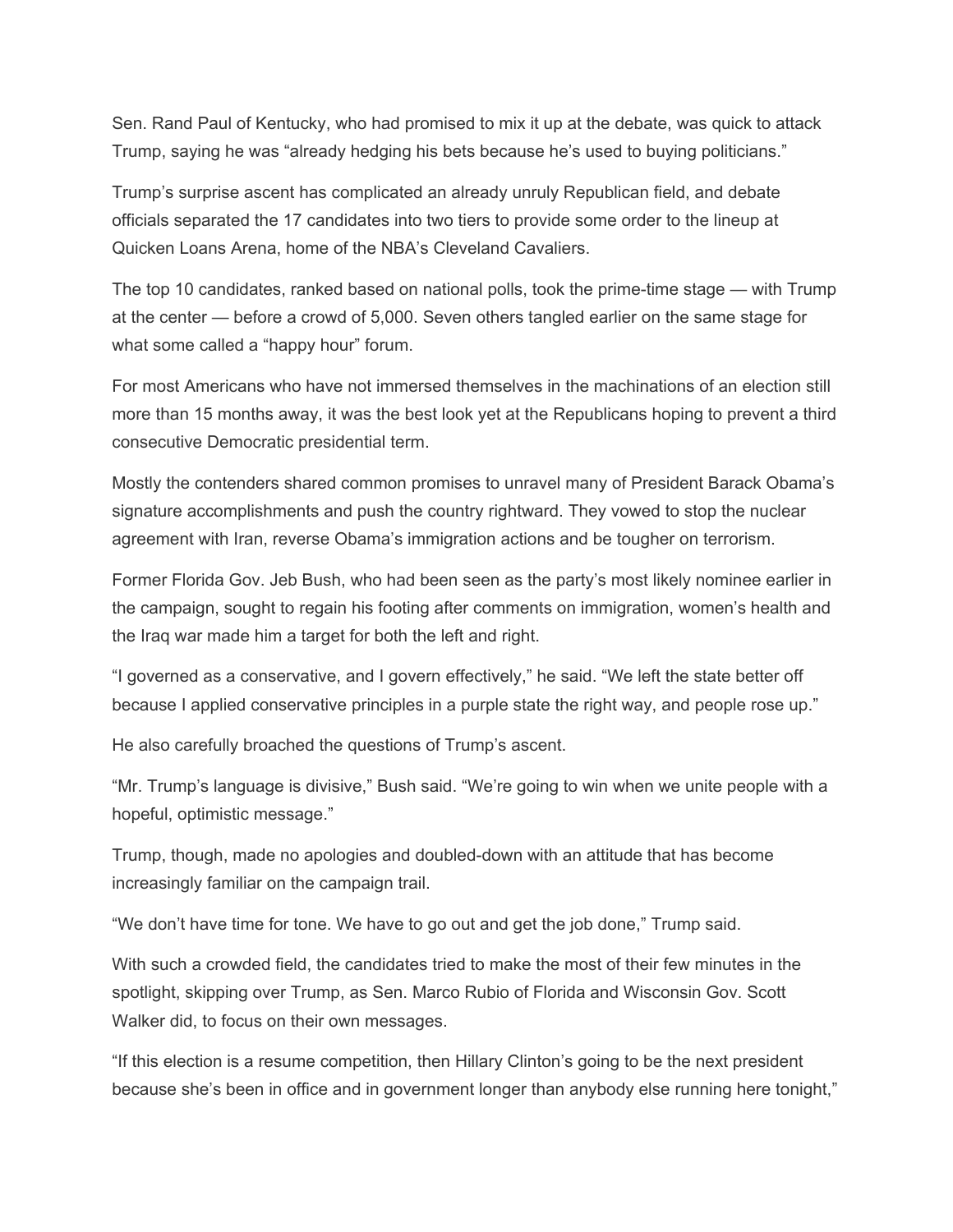Rubio said. "This election better be about the future, not the past. It better be about the issues our nation and the world is facing today, not simply the issues we once faced."

Ohio Gov. John Kasich, who barely qualified for the main debate as the candidate in 10th place in national polling, said Trump had hit a nerve among Americans, and those "who want to just tune him out, they're making a mistake."

"Now, he's got his solutions. Some of us have other solutions," he said, before discussing his record as a governor and congressman.

Because Republican primary voters tend to be older and more conservative, the candidates did not shy from polarizing stances, particularly on social issues, pledging to defund Planned Parenthood and not give the Supreme Court the last word on gay marriage.

"A bottle of Wite-Out," is what former Texas Gov. Rick Perry, on the second-tier stage, promised to bring to his White House, to undo many of Obama's actions.

"I'm tired of the hyphenated Americans," said Louisiana Gov. Bobby Jindal. "Immigration without assimilation is an invasion."

The only woman on either stage, Carly Fiorina, the former Hewlett Packard chief executive who lost the 2010 race for the U.S. Senate in California and appeared in the preliminary debate, outshined her rivals with crisp attacks on Bush and Democrat Hillary Rodham Clinton.

"We need a nominee who is going to throw every punch, not pull punches, and someone who cannot stumble before he even gets into the ring," said Fiorina, a copy of whose remarks were found earlier in the day in a hotel printer.

Trump had tamped down expectations before his debut, saying he did not have as much experience debating as others. But his overbearing presence dominated the night, even when he wasn't on the stage.

"He's tapped into an anger that people feel. They're sick of politics as usual," Fiorina said. "Since he has changed his mind on amnesty, on health care and on abortion, I would just ask, what are the principles by which he will govern?"

In the prime-time debate, Trump sparred with moderator Megyn Kelly of Fox News Channel, who asked him whether his past comments calling women "fat pigs, dogs, slobs and disgusting animals" made him unelectable, particularly if he was pitted in the general election against Clinton.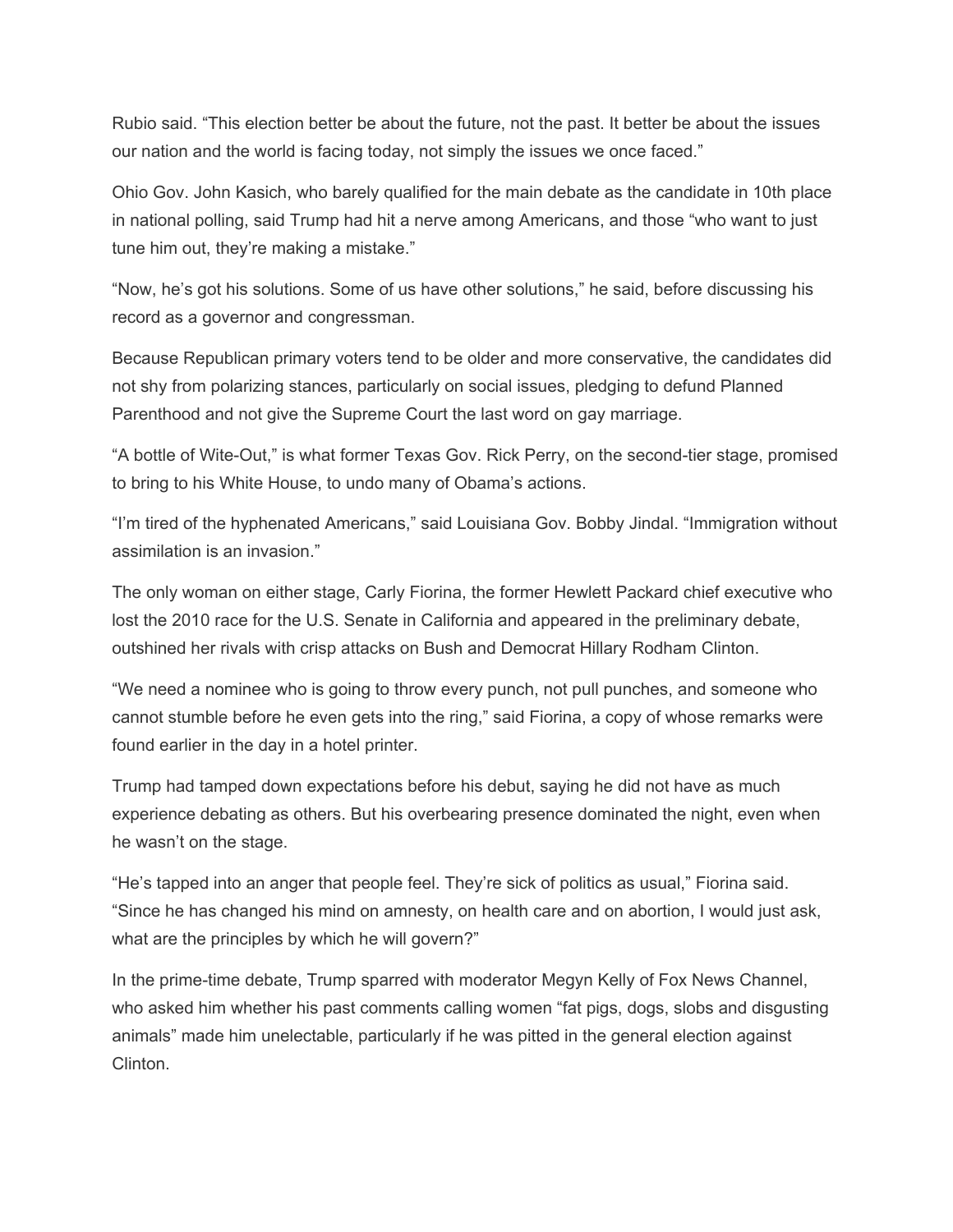"I frankly don't have time for total political correctness," he said. "It's fun, it's kidding, we have a good time.... If you don't like it, I'm sorry."

Paul and New Jersey Gov. Chris Christie engaged in perhaps the night's most bitter exchange, on whether Americans' civil liberties were violated by government surveillance programs, as the Kentucky senator believes.

When Paul said he wanted to collect records from terrorists, not innocent Americans, Christie called it a "ridiculous answer" and accused him of "just blowing hot air" on the issue for political convenience.

The back-to-back events are a product of the Republican National Committee's efforts to regain some measure of control over the debate process after 2012, when many in the party thought the endless string of televised events ultimately worked against it and the eventual nominee, former Massachusetts Gov. Mitt Romney.

As the GOP candidates traded barbs, Clinton was in California, where she participated in a Los Angeles roundtable discussion on healthcare and in fundraisers in L.A. and San Francisco. Democrats announced their first debate would be held Oct. 13 in Las Vegas.

Thursday's debate was among a dozen in the run-up to next year's primary elections, and Steve Duprey, chairman of the Republican Party's debate committee, expects the complications will smooth in the months ahead.

"I wouldn't be a bit surprised by the next debate if some of the folks who aren't in the main debate now are, and vice versa," he said. "I think it's going to evolve."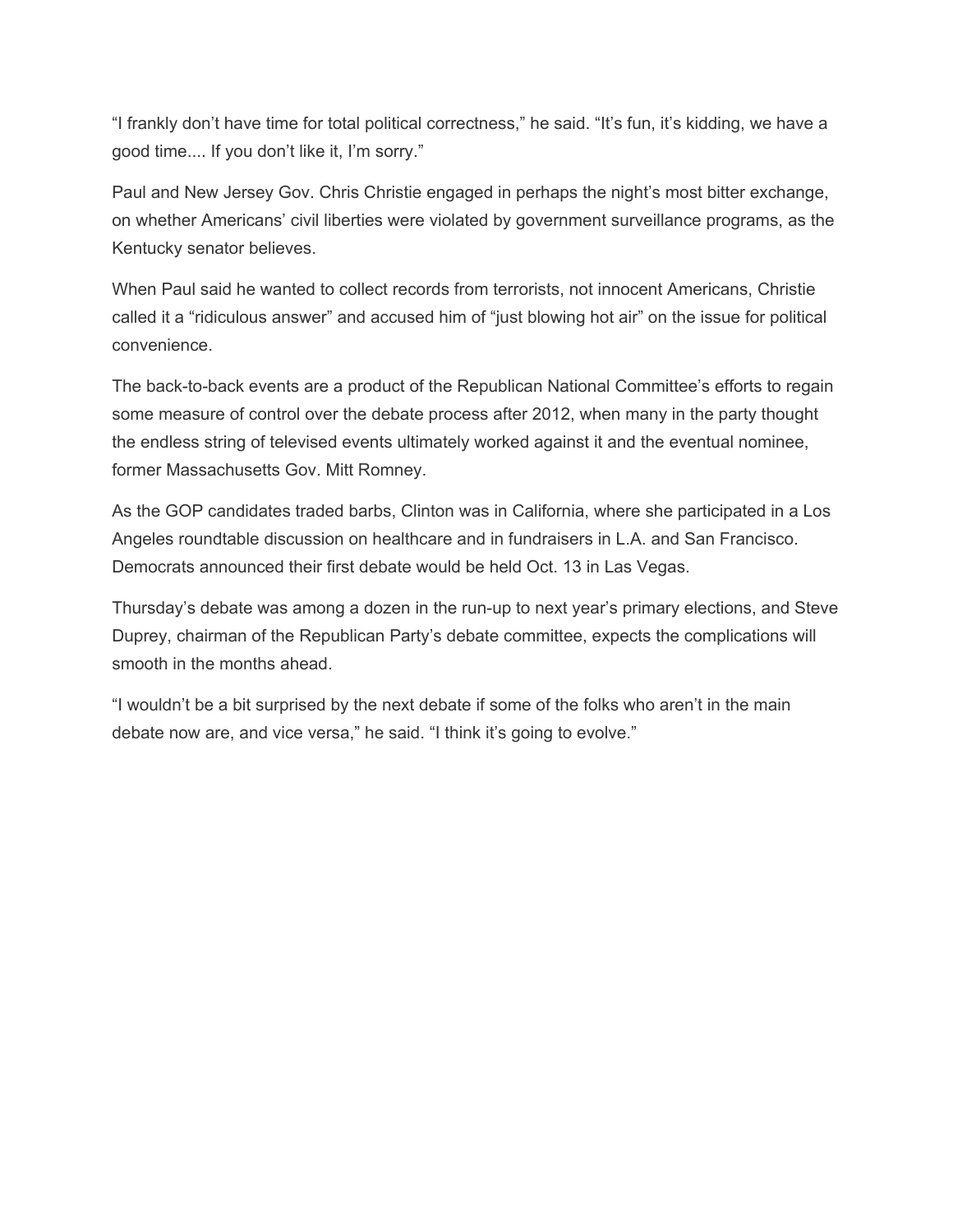### **Use the article on the Republican debate to answer questions 16 20.**

16. According to the article, which of the seventeen Republican candidates running for President is currently leading among Republicans?

- A. Donald Trump
- B. Jeb Bush
- C. Marco Rubio
- D. John Kasich

17. Read the sentence from the beginning of the article. "*When a moderator asked candidates whether they would pledge to support whomever ultimately won the party's nomination for president, as well as rule out an independent bid, Trump raised his hand to indicate he would not."* Which of the following can be inferred from the sentence above?

- A. If Trump won the Republican nomination, he would likely gain support from independent voters.
- B. If Trump won the Republican nomination, he would be likely to win the presidency.
- C. If another candidate won the Republican nomination, Trump would be unlikely to support that candidate.
- D. If another candidate won the Republican nomination, Trump would be unlikely to run for president in the future.

18. Look at the chart in the article. According to the information on the chart in the article, which of the following is accurate?

- A. The presidential election for 2016 will be held in August or September
- B. Republicans held their first debate before Democrats
- C. The primary season begins in November
- D. Each Party's nominating convention occurs before the primary elections

19. According to the article, in the debate the most talked about Democratic Party candidate in 2016 presidential election is:

- A. Carly Fiorina
- B. Hillary Clinton
- C. Barack Obama
- D. Jeb Bush

20. Which of the field of Republicans at the debate opposed government surveillance programs as a violation of the privacy rights of Americans?

- A. Jeb Bush
- B. Chris Christie
- C. Rand Paul
- D. Carly Fiorina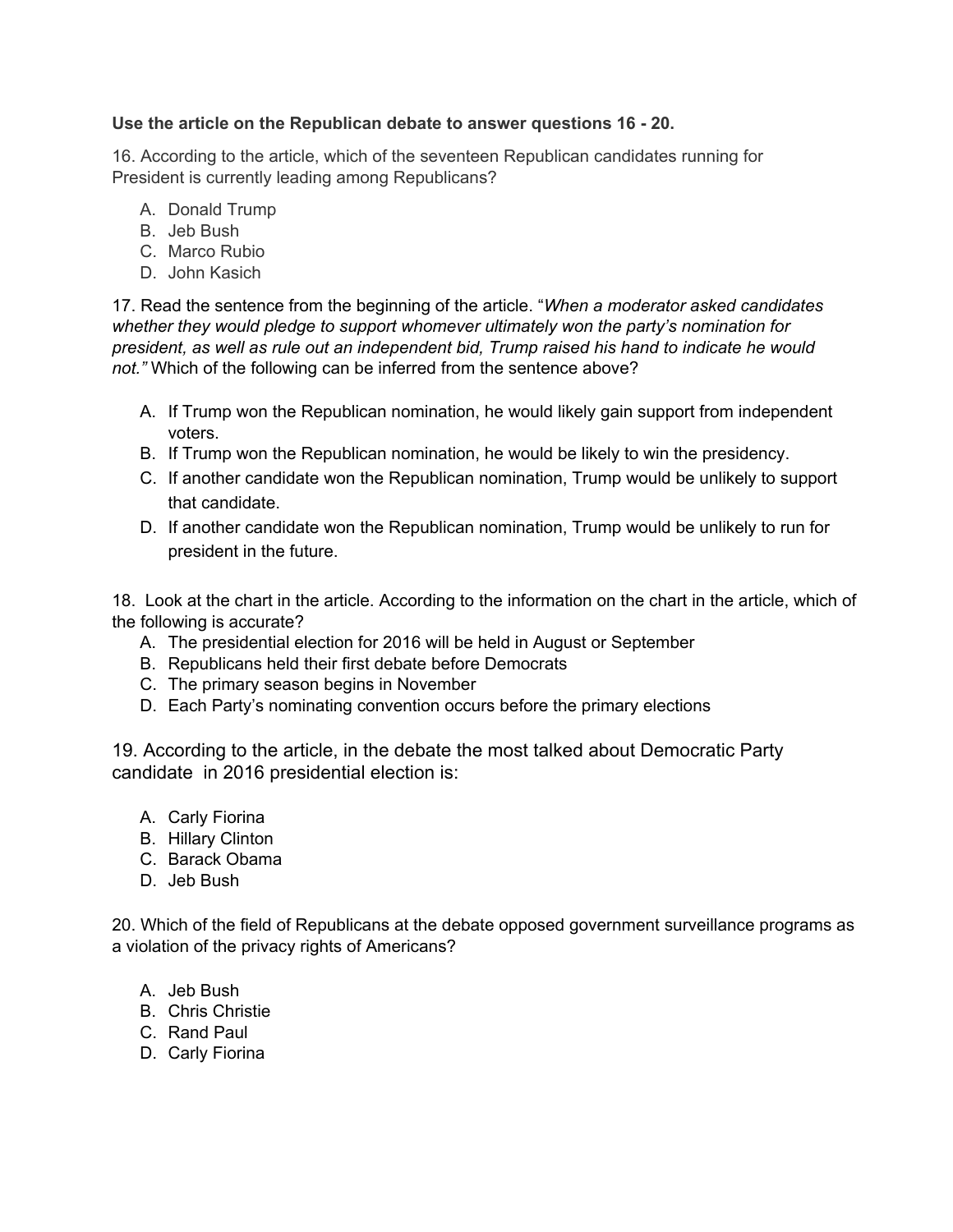## **Document 5: Political Cartoon on Republican Debate**

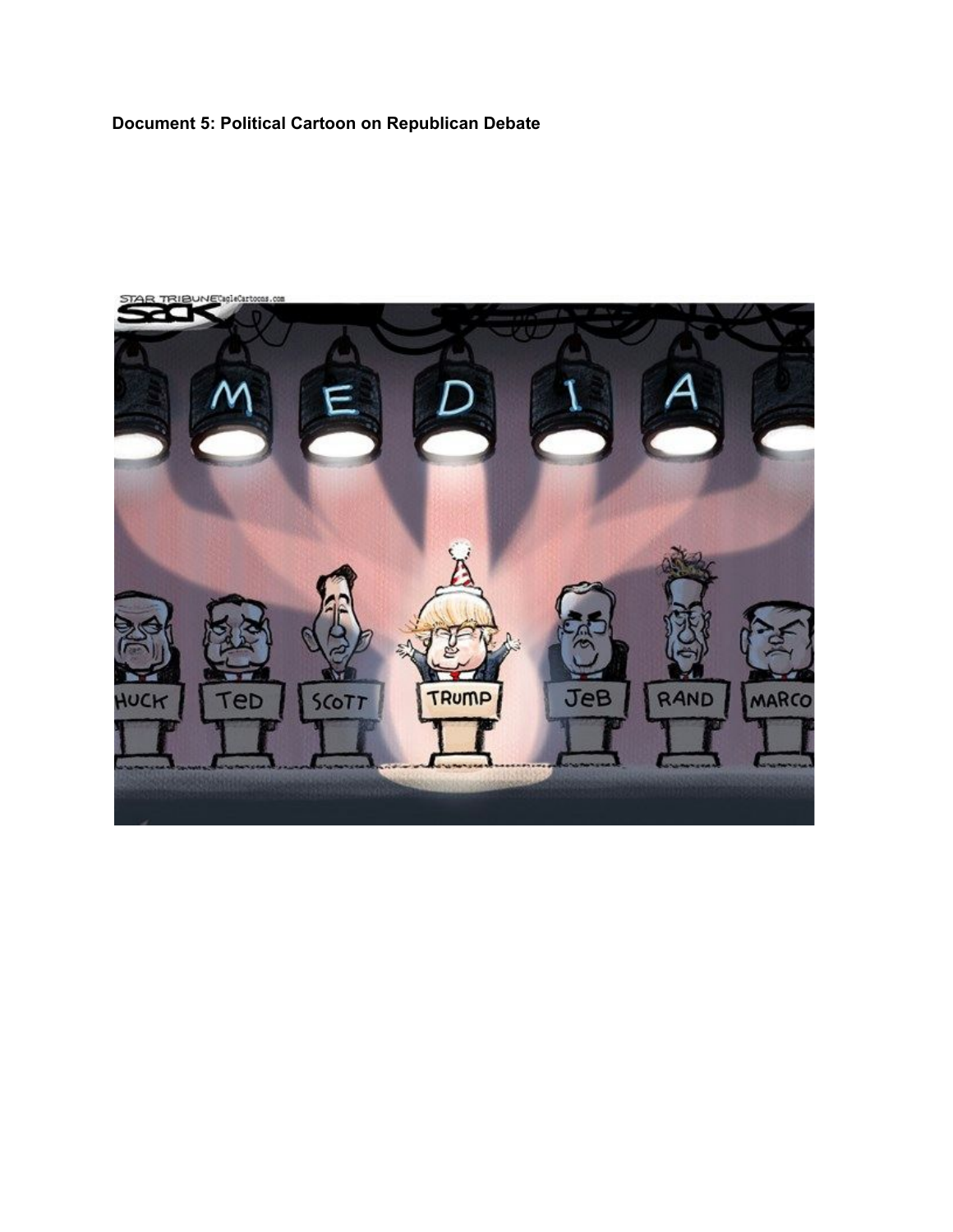Look at the following political cartoon about the recent Republican debate and answer the questions  $21 - 23$ .

21. According to this political cartoon, which of the Republican candidate is getting most of the media attention?

- A. Trump
- B. Jeb
- C. Rand
- D. Marco

22. The spotlights labeled Media represents:

- A. The Republican voters
- B. The Television Stations and News Organizations
- C. The Democratic Party
- D. The voting public

23. According to the political cartoon, other candidates are drawn in the shadows. This represents:

- A. The other Republican candidates did poorly in the debate
- B. The other Republican candidates do not have strong ideas
- C. The other Republican candidates are not getting the same media attention as Trump
- D. The other Republican candidates are not as qualified as Trump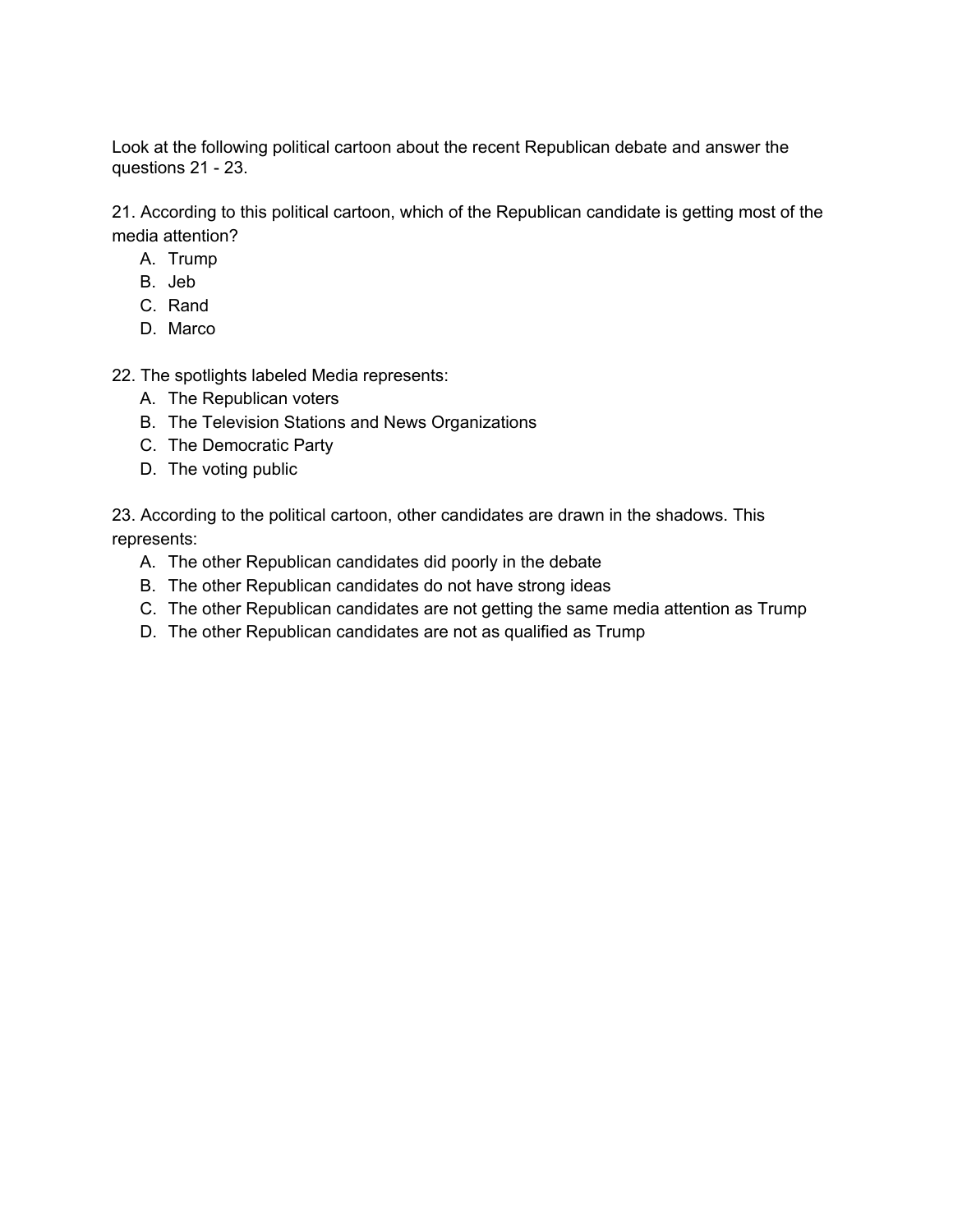### **Document 6: Real Clear Politics Polling Data Match Up Between Bush and Clinton**

.

Look at the following polling data from Real Clear Politics regarding a potential matchup between Democratic candidate Hillary Clinton and Republican candidate Jeb Bush in a general election.

| <b>Polling Data</b>                                 |               |                |            |                    |                   |                |  |  |  |  |
|-----------------------------------------------------|---------------|----------------|------------|--------------------|-------------------|----------------|--|--|--|--|
| Poll                                                | Date          | <b>Sample</b>  | <b>MoE</b> | <b>Clinton (D)</b> | <b>Bush</b> $(R)$ | <b>Spread</b>  |  |  |  |  |
| <b>RCP</b> Average                                  | $7/20 - 8/16$ | --             | --         | 46.0               | 42.6              | $Clinton +3.4$ |  |  |  |  |
| <b>CNN/ORC</b>                                      | $8/13 - 8/16$ | 897 RV         | 3.5        | 52                 | 43                | $Clinton +9$   |  |  |  |  |
| <b>FOX News</b>                                     | $8/11 - 8/13$ | <b>1008 RV</b> | 3.0        | 42                 | 44                | Bush $+2$      |  |  |  |  |
| Quinnipiac                                          | $7/23 - 7/28$ | 1644 RV        | 2.4        | 41                 | 42                | $Bush + 1$     |  |  |  |  |
| McClatchy/Marist                                    | $7/22 - 7/28$ | 964 RV         | 3.2        | 49                 | 43                | $Clinton +6$   |  |  |  |  |
| PPP(D)                                              | $7/20 - 7/21$ | 1087 RV        | 3.0        | 46                 | 41                | $Clinton + 5$  |  |  |  |  |
| All General Election: Bush vs. Clinton Polling Data |               |                |            |                    |                   |                |  |  |  |  |